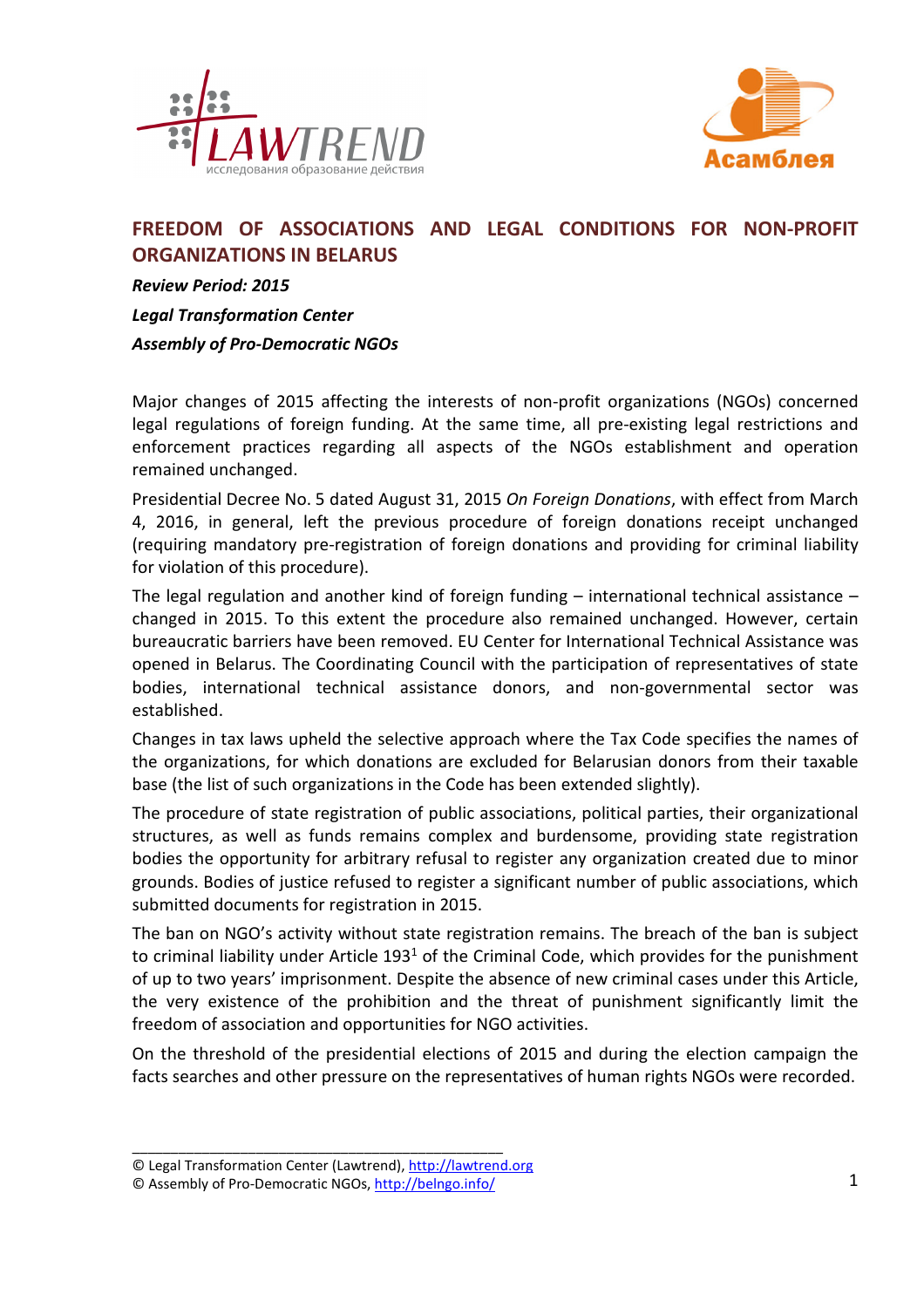#### **Changes of Legislation Affecting NGOs**

Presidential Decree No. 5 *On Foreign Donations* was signed on August 31, 2015. The Decree approved the Regulations on the procedure for obtaining, recording, registration, and use of foreign gratuitous aid, control of its receipt and intended use, as well as the registration of humanitarian programs. This legal act is of great importance for Belarusian NGOs receiving donations from abroad<sup>1</sup>. It replaced Decree Nº 24 of 2003 and, with some minor positive changes, in general did not change the rigid and restrictive system for registration and use of foreign gratuitous aid, which hurts the chances for the development and financial sustainability of civil society organizations.

The system for registration of foreign donations stipulated by the Decree does not meet the international obligations of the Republic of Belarus and international standards for freedom of association, such as the OSCE Guidelines on Freedom of Association, according to which the unimpeded obtaining of resources, including foreign and international ones, is an integral part of freedom of associations.

The Decree still contains the requirement for pre-registration of foreign aid at the Department of Department for Humanitarian Activities under the Property Management Directorate of the President of the Republic of Belarus, which allows the state to arbitrarily refuse permission for the use of foreign aid. The system of a limited list of purposes that are permitted to obtain foreign donations according to the standard procedure has also been preserved. Some new objectives have appeared in the regulation, such as: to promote the development of arts, cultural activities, environmental protection, enforcement of sentences, crime prevention and the promotion of a law-abiding lifestyle, strengthening the material-technical base of government agencies, repair (reconstruction) of social facilities. At the same time, as before, the list of objectives contains no educational activities, human rights, promotion of healthy lifestyles, gender equality, protection of animals, and other aspects of NGOs' activities. Foreign donations for the purposes not specified in the list can be obtained only by a decision of the Property Management Directorate of the President of the Republic of Belarus (when obtaining the aid in the amount exceeding 500 basic units, such decision shall be taken only by the Directorate upon agreement with the President).

Foreign donors also include Belarusian citizens permanently residing abroad. The new Decree excludes the norm of its application to foreign nationals who, under international treaties valid for the Republic of Belarus, given the similar rights with the citizens of the Republic of Belarus in the field of civil relations. Thus, the aid granted by the citizens and legal entities of the Russian Federation in accordance with the new legislation is referred to foreign donations (previously such approach was selectively applied in practice). The recipients of foreign donations also include foreign citizens and stateless persons permanently residing in Belarus.

Positive changes introduced by the new Decree should include an exclusion of anonymous donations received in Belarus from the concept of foreign donations i. e. a new definition of foreign aid includes only anonymous donations received from abroad. Thus, the Decree eliminated bad legislation that has not worked in practice but transformed the activity of charitable and other organizations on the use of funds collected in the donation boxes into punishable activities. At the same time, the regulations on how the regulatory authorities will determine whether an anonymous donor is a foreign one remains unclear.

\_\_\_\_\_\_\_\_\_\_\_\_\_\_\_\_\_\_\_\_\_\_\_\_\_\_\_\_\_\_\_\_\_\_\_\_\_\_\_\_\_\_\_\_\_\_\_\_

 $\overline{a}$ 

<sup>&</sup>lt;sup>1</sup> Review of changes in the legislation on foreign donations http://www.lawtrend.org/freedom-ofassociation/analiz-izmenenij-zakonodatelstva-ob-inostrannoj-bezvozmezdnoj-pomoshhi

<sup>©</sup> Legal Transformation Center (Lawtrend), http://lawtrend.org

<sup>©</sup> Assembly of Pro-Democratic NGOs, http://belngo.info/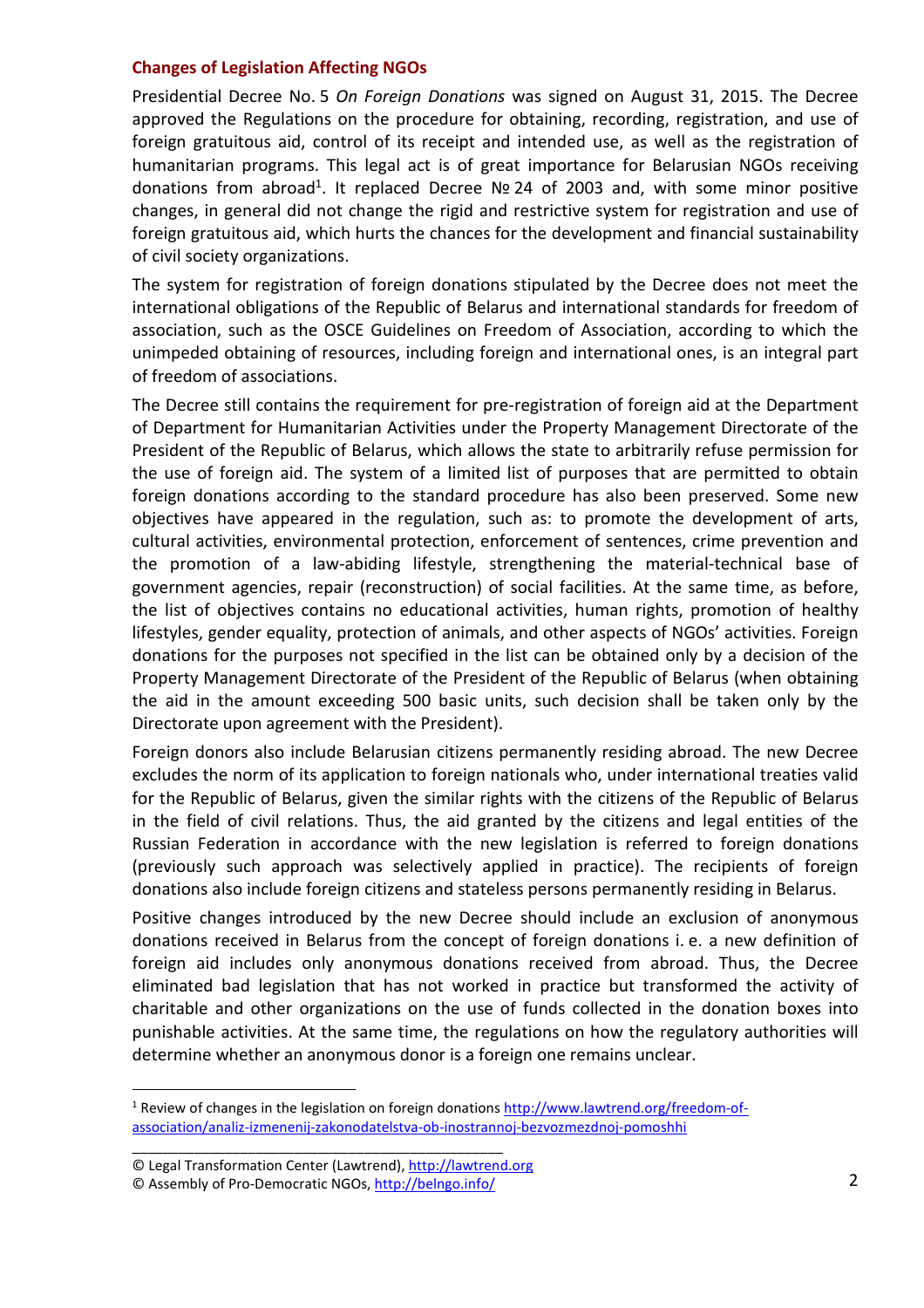The exclusion of the real estate located abroad as well as property rights (for example, in respect of intellectual property) from the category of foreign donations was also an innovation.

Previous legislation has not set a minimum amount of foreign donation that a legal person can receive without registration. The new Decree contains a provision that foreign donations obtained in the form of goods (property) in the amount not exceeding 500 basic units as at the date of its receipt to be used in production and business operations of a legal entity is not subject to registration. Thus, the new Decree, in spite of the offers of civil society organizations, sets the minimum amount of foreign donations not subject to registration only in respect of goods (property), rather than cash. In addition, Belarusian legislation does not contain a definition of "production and business activities". Based on the oral explanations of the Department for Humanitarian Activities, this rule will apply only to industrial enterprises.

In addition to the above core rules, the new Decree contains a number of changes important for NGOs attracting foreign donations for their activities.

With respect to individuals, the new Decree abolished the need for registration of foreign donations received, except in cases of applying for exemption of such donations from the individual income tax.

In general, the Decree toughen the reporting requirements, increases state control over the use of donations received, complicates the process of release of such donation from taxes, as well as creates a preference for humanitarian projects and programs approved by the state compared with the NGOs' activities carried out by them independently. It contains the requirements for numerous approvals and bureaucratic procedures that make it difficult for NGO to obtain foreign donations, while making it easier to obtain foreign donations for humanitarian programs of state bodies.

Administrative and criminal liability for violation of the procedure for the use of humanitarian donations, criticized by civil society, also remains in force. Even a single violation of the procedure for receiving foreign donation can serve as the grounds for the liquidation of public associations. According to Article 369<sup>2</sup> of the Criminal Code, obtaining, storage, and/or transfer of foreign donations for the implementation of activities prohibited by the legislation of the Republic of Belarus or for the funding of political parties, alliances of political parties, preparation or conduct of elections, referenda, recall of a deputy or members of the Council of Republic, organization or holding of mass events, strikes, manufacture or distribution of propaganda materials, holding of seminars or other forms of political and mass agitation work among the population, committed within one year after the imposition of an administrative penalty for the same violation, are punishable by a fine, arrest, or restraint for up to three years, or imprisonment for up to two years.

A number of regulations dealing with the implementation of projects (programs) of the international technical assistance came into force on October 23. The main of them was the Resolution of the Council of Ministers dated July 13, 2015 No. 590 *On Amendments and Changes to Certain Resolutions of the Council of Ministers of the Republic of Belarus*. The Resolution Decree introduced the one-stop-shop principle for all projects of international technical assistance through the Ministry of Economy, which is competent to approve and register ITA projects on the basis of a fixed list of the documents submitted by the recipients of such assistance. The Resolution reduced the number of documents for the registration of projects and the timing of their consideration. According to the officials, the time for submitting

<sup>©</sup> Legal Transformation Center (Lawtrend), http://lawtrend.org

<sup>©</sup> Assembly of Pro-Democratic NGOs, http://belngo.info/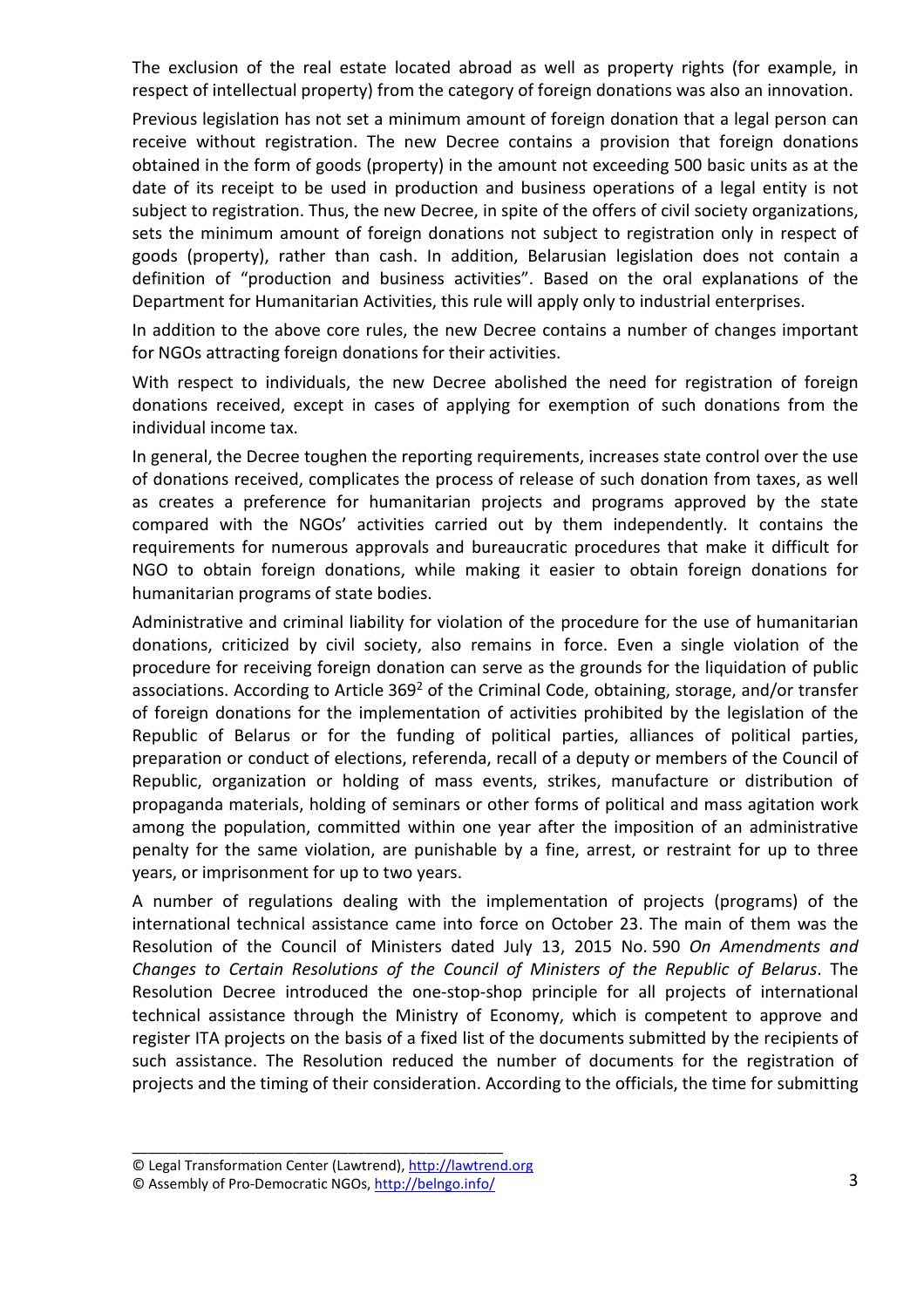and registration of the project at the Ministry of Economy should now significantly reduce<sup>2</sup> (previous registration period for international technical assistance could make a year or more).

The new regulation clarifies the issue of procurement of goods (works, services) within the framework of international technical assistance projects. It was stated that the sources of cofinancing may include, inter alia, not only the own funds of the international technical assistance recipient but also its labour and other resources. The Resolution abolished the need to provide semi-annual reports on the project implementation, as well as increased the term of final reports submission: now the reports on the implementation of the project are to be submitted only before January 15 of the year following the reporting year and the final report for the entire duration of the project – not later than 40 days after its deadline.

A new tool for coordination and cooperation of donors and recipients of technical assistance – Coordination Council with the participation of representatives of state bodies, international technical assistance donors, and non-governmental sector – has been established at the Commission for International Technical Cooperation at the Council of Ministers. Currently, no meetings of the Board have taken place and its membership has not been published. The EU International Technical Assistance Center in Minsk has also been established. The objectives of the Centre include the notification of state bodies, local executive and administrative bodies, as well as organizations and public associations of the country of the EU programs of international technical assistance and the conditions for their implementation in Belarus; participation in the development and implementation of EU programs of international technical assistance in the Republic of Belarus; summarizing and analysis of proposals of state bodies, local executive and administrative bodies, organizations and public associations of the Republic of Belarus regarding the improvement of the efficiency of international technical cooperation with the European Union; drafting and submission to the Ministry of Foreign Affairs of the proposals on the priority directions of attracting the EU international technical assistance and improving the effectiveness of international technical cooperation with the European Union<sup>3</sup>.

Despite a number of technical improvements, the principle of approval the registration of foreign donations and international technical assistance non-complying with the international obligations of the Republic of Belarus remained essentially unchanged. The problem of distinction between "foreign donations" and "international technical assistance" also survived. The new procedure for obtaining and registering the aid from abroad rather facilitates the attraction of funds to state agencies than simplifies such a task for  $NGOs<sup>4</sup>$ .

The Law of the Republic of Belarus dated December 30, 2015 *On Amendments and Changes to*  Certain Laws of the Republic of Belarus on Business and Taxation<sup>5</sup> change the norms of the Tax Code relating to the tax benefits for Belarusian donors donating to NGOs. The list of NGOs, the transferred legal entities' profit to which (in the amount of no more than 10 percent of gross profits) or the profit used to pay the bills for the goods (works, services) purchased and transferred to the specified organizations or property rights shall be exempt from the income

 $\overline{a}$ 

<sup>&</sup>lt;sup>2</sup> One-stop-shop assistance/Belarusians and Market - 40 (1173) 24 – October 30, 2015. http://www.belmarket.by/ru/345/16/27073

<sup>&</sup>lt;sup>3</sup> Regulations on the EU International Technical Assistance Center in the Republic of Belarus http://cu4eu.by/coordination\_unit/position

<sup>4</sup> Legislation developments regarding the implementation of international technical assistance projects: Lawtrend review and comments http://www.lawtrend.org/freedom-of-association/novovvedeniya-v-zakonodatelstvo-orealizatsii-proektov-mezhdunarodnoj-tehnicheskoj-pomoshhi-obzor-i-kommentarij-lawtrend <sup>5</sup> http://www.pravo.by/main.aspx?guid=12551&p0=H11500343&p1=1

\_\_\_\_\_\_\_\_\_\_\_\_\_\_\_\_\_\_\_\_\_\_\_\_\_\_\_\_\_\_\_\_\_\_\_\_\_\_\_\_\_\_\_\_\_\_\_\_ © Legal Transformation Center (Lawtrend), http://lawtrend.org

<sup>©</sup> Assembly of Pro-Democratic NGOs, http://belngo.info/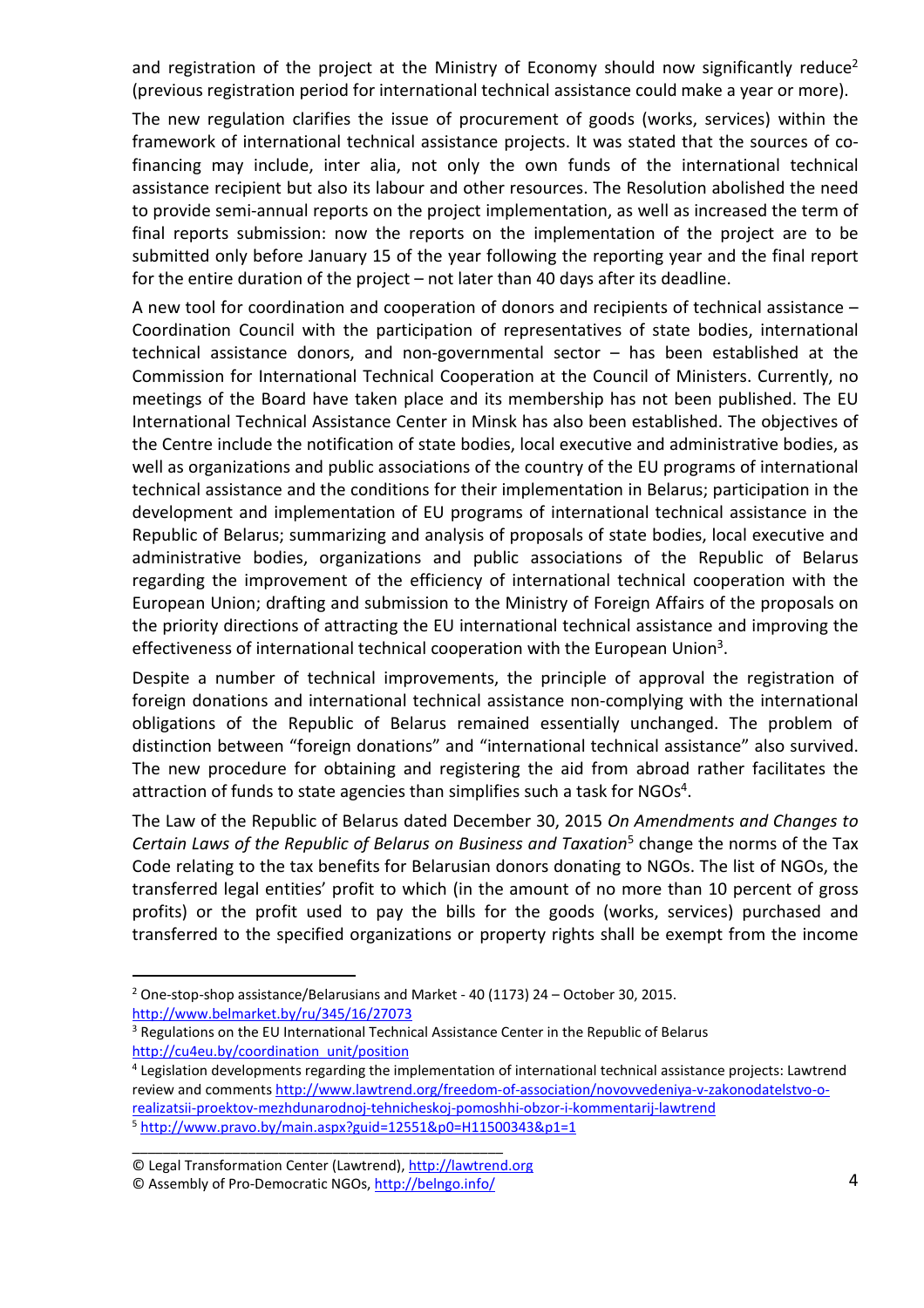tax. Such organizations now include public association "Belarusian Society of Disabled People", "Belarusian Society of the Deaf", "Belarusian Association of Sight-Disabled Persons", "Republican Association of Wheelchair Persons", "Belarusian Association of Assistance to Disabled Children and Youth", the Belarusian Children's Fund, Belarusian Children's Hospice, Belarusian Public Association of Veterans, Belarusian Public Association of Persons with Ostomy, International Charitable Foundation for Children "Shans" (Chance), International Public Association "Ponimanie" (Understanding), Belarusian Republican Public Association of the Disabled "Reabilitacia" (Rehabilitation) and unitary enterprises, which property is owned by the above associations. Thus, the practice of naming of the NGOs receiving corporate donations, the transfer of funds to which is subject to benefits, remained in force.

Law of the Republic of Belarus of June 4, 2015, No. 268-Z amended certain legislative acts, including the Law of the Republic of Belarus of October 5, 1994 *On Political Parties*. In particular, the amendments stipulate that political parties, unions and legal entities established by them may not receive funds and other property, either directly or indirectly, including from the organizations with the founders (members, property owners) being foreign countries, foreign organizations, international organizations, foreign citizens, and stateless persons.

Decree No. 4 of June 2, 2015 amended Decree No. 2 of January 26, 1999 *On Certain Measures to Regulate the Activities of Political Parties, Trade Unions, and Other Public Associations*. The amendments exclude the provision of the need to have as members at least 10 % of the total number employees (students) at the enterprise, institution or organization to create a trade union. At the same time the Decree brought certain provisions of the Regulations on State Registration (Re-registration) of Trade Unions and their Alliances (Associations) in compliance with the effective legislation.

In accordance with the Resolution of the Council of Ministers of March 26, 2015 No. 231, the base rent has increased since April 1 to 120,000 rubles, resulting in 20 % increase of the rent for organizations renting offices in the state- or municipality-owned premises.

Resolution of the Council of Ministers of December 18, 2015 No. 1059 On Fixing the Basic Unit Amount, since January 1, 2016, the basic unit has been fixed in the amount of 210,000 rubles. Thus, the fee for the registration of non-profit organizations, for the statements of claim and complaints to court, fines, etc., increased by 17%.

## **Elements of Social Dialogue**

On March 2, Department for Humanitarian Activities under the Property Management Directorate of the President of the Republic of Belarus announced the development of a regulation of the Head of State aimed at improving the procedures for obtaining and using foreign donations, their exemption from taxes and customs duties, stipulated by Presidential Decree of November 28, 2003 No. 24 *On Receipt and Use of Foreign Donations*. At the initiative of the Assembly of Pro-Democratic NGOs of Belarus and Legal Transformation Center, the collective proposals on improvement of legislation in this area have been developed. They were further signed by 29 non-profit organizations and sent to the aforesaid Department. At the same time, the Department received suggestions and comments from other Belarusian organizations and international expert centers, i.e. the International Centre for Non-

<sup>©</sup> Legal Transformation Center (Lawtrend), http://lawtrend.org

<sup>©</sup> Assembly of Pro-Democratic NGOs, http://belngo.info/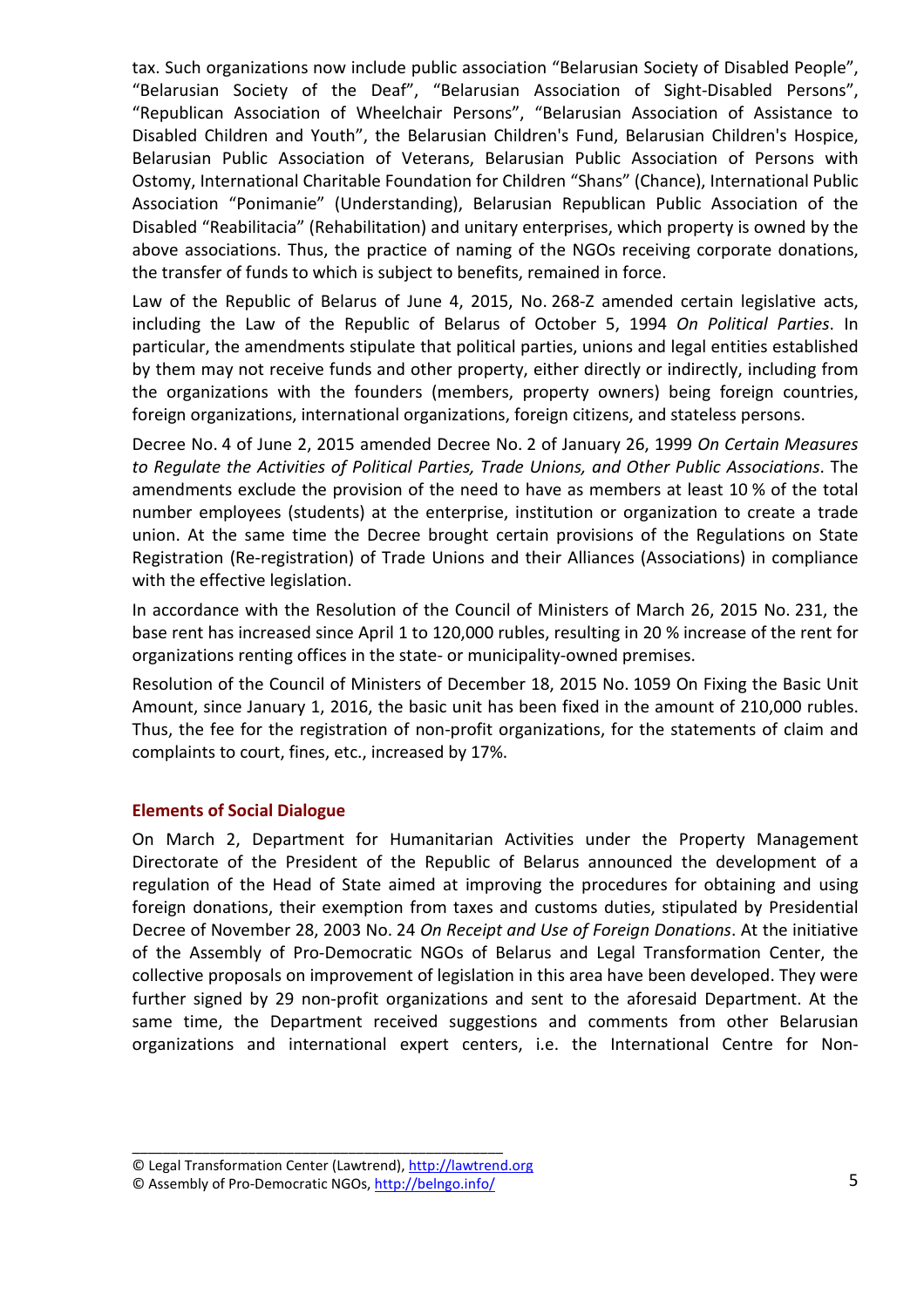Commercial Law (ICNL) and the European Centre for Non-Commercial Law (ECNL)<sup>6</sup>. While drafting collective proposals, we became aware of the prepared draft decree regulating the procedure for obtaining and using foreign donations. Decree No. 5 approved in the end has not taken into account the main recommendations of NGOs and does not meet their interest (see the previous Section).

In January, the Ministry of Foreign Affairs of the Republic of Belarus prepared a national report within the second cycle of the Universal Periodic Review of Human Rights on the implementation of recommendations adopted at the end of the first cycle of the UPR<sup>7</sup>. Several NGOs were provided the draft report for preview and had the opportunity to submit their comments. However, the final version of the national report does not take into account the recommendations made, and the consultations of NGOs with the Government in the course of report preparation were of formal and ineffective character<sup>8</sup>. In contrast to the first cycle of the UPR in 2010, in drafting of the national report in the second cycle of the UPR, the experts representing only registered human rights organizations were admitted for negotiations and consultations, while the representatives of the non-registered organizations did not have such an opportunity. Belarusian NGOs produced a series of alternative reports to the UPR, including a general report of a broad coalition of human rights organizations<sup>9</sup>, as well as the special report on the legal status of civil society organizations and respect of freedom of association $^{10}$ .

Within the framework of UPR procedure, Belarus submitted a report to the UN Human Rights Council on May 4 and announced the implementation of the recommendations received in the first round of the UPR in 2010.

The interactive dialogue of the Belarusian delegation with other countries devoted great attention to the issues of freedom of association and assembly, the status of NGOs and other civil society organizations, religious organizations, political parties,and trade unions. Among others, the recommendation on the decriminalization for the activities of unregistered organizations (Article 193<sup>1</sup> of the Criminal Code) were made by the United States, Switzerland, the Czech Republic, Denmark, Lithuania, and Poland. Canada, Estonia, Germany, India, Ireland, Italy, Japan, Croatia, Luxembourg, the Netherlands and others also proposed to improve the legal environment for non-profit organizations. For instance, Ghana recommended the Government of Belarus to simplify the procedure of registration of political parties and other associations and foundations. Denmark recommended to repeal Article  $193<sup>1</sup>$  of the Criminal Code, which criminalizes the activity of unregistered organizations, and in general to put an end to the system of constraints, intimidation and harassment of civil society organizations, including trade unions, as well as environmental, LGBT and human rights organizations. Canada proposed to remove restrictions from civil society, including the ban on receiving foreign financial support by NGOs, restrictions on the voluntary out-of-hours work and obstacles in state registration of NGOs in accordance with the rights to freedom of association and expression. Ireland recommended Belarus to create, in law and in practice, the free

 $\overline{a}$ 

<sup>6</sup> http://www.lawtrend.org/freedom-of-association/nekommercheskie-organizatsii-napravili-svoi-predlozheniya-kzakonodatelstvu-ob-inostrannoj-pomoshhi

<sup>&</sup>lt;sup>7</sup> http://mfa.gov.by/upload/UPR\_Belarus\_National\_Report.pdf

<sup>8</sup> http://www.lawtrend.org/freedom-of-association/olga-smolyanko-v-natsdoklade-mid-net-obektivnoj-otsenkisituatsii-so-svobodoj-assotsiatsij-v-belarusi

<sup>9</sup> http://www.lawtrend.org/wp-content/uploads/2014/09/UPR\_Belarus\_Alternative-report\_en.pdf

<sup>10</sup> https://docs.google.com/file/d/0Bwh6rJZ1JOWsWEhHWG80NVFvazQ/edit

<sup>©</sup> Legal Transformation Center (Lawtrend), http://lawtrend.org

<sup>©</sup> Assembly of Pro-Democratic NGOs, http://belngo.info/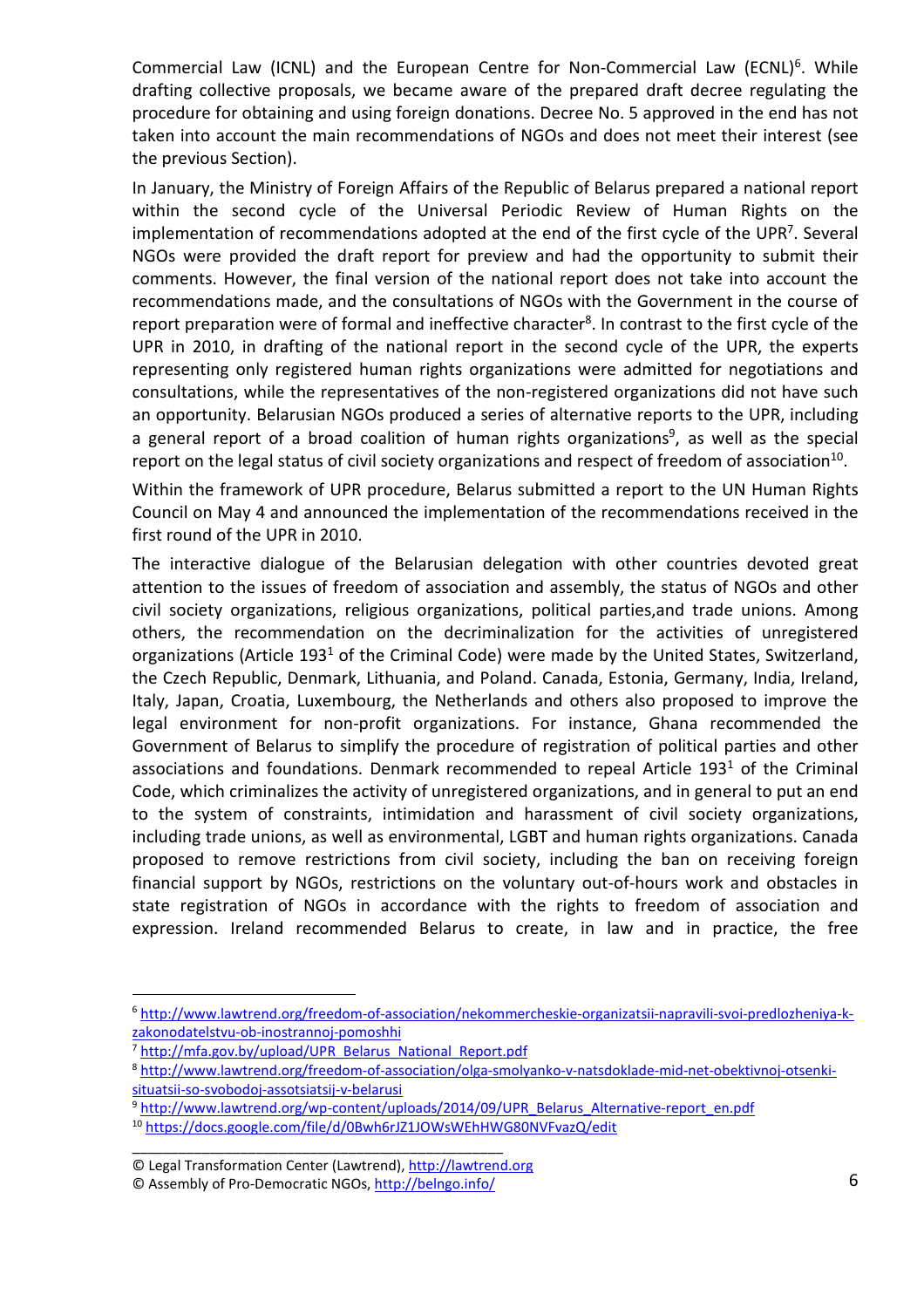atmosphere where civil society organizations could operate freely, be secure, and participate fully in the democratic processes.

A number of countries urged the Belarusian authorities to immediately release political prisoners (Luxembourg, Lithuania, the Czech Republic, Denmark, Norway, Poland, Canada, Australia) and to discontinue the practice of persecution and pressure on independent journalists and human rights defenders.

Immediately after the question and answer session the Human Rights Council held a side event where the representatives of "Vesna" (Spring) Human Rights Centre, Legal Transformation Center and the Assembly of Pro-Democratic NGOs of Belarus assessed the responses provide by the official Minsk. Belarusian NGOs stressed the importance of preserving the institution of the UN Special Rapporteur on Human Rights and expressed a wish for the recommendations for Belarus made in the second round of the UPR to be as specific as possible, which would demand from the Belarusian government real steps in the form of the change in law and law enforcement practice. Proposals on the content of recommendations, which may be made in the second round of the UPR, were announced.

The first Belarusian Not-For-Profit Law Forum organized by the Assembly of Pro-Democratic NGOs of Belarus, Legal Transformation Center, European Centre for Not-For-Profit Law (Hungary) and the Institute for Not-For-Profit Law (Lithuania) was held in Vilnius on May 23-24. Forum participants, including the heads of the largest non-governmental organizations in Belarus, as well as experts from Lithuania, Ukraine, Russia, Poland, Hungary and Slovakia, discussed the most urgent challenges in the field of legal regulation of freedom of association in Belarus. The participants also declared the preparation and promotion of the not-for-profit law reforms chart aimed at improving the status of the freedom of association in the country.

The Resolution of the Council of Ministers of February 18, 2015 No. 110 approved Activity Program of the Government of the Republic of Belarus for 2015. The objectives of the government and the implementation mechanisms included: promotion of Public Advisory Councils, strengthening the role of such structures in determining the problematic issues of entrepreneurship, in the development of appropriate solutions, preparation of draft regulations; optimization of provided state support, formation of government programs aimed at achieving the priorities of social and economic development; development of recommendations for the formation of the state social order; development of youth and children's organizations, partnership of such associations with the state, their active involvement in the development and implementation of state youth policy.

On February 10, 2015 the Government approved the National Strategy for Social and Economic Development of Belarus until 2030. NGOs and other interested public got the opportunity to provide comments and suggestions to the previously published draft of this document. The approved Strategy pays special attention to the institutions of civil society, in particular, it addresses the need to create a favorable legal framework for the development of civil society organizations, to improve the mechanisms of the system interaction between the state and non-governmental organizations, to create a full-fledged infrastructure and mechanisms to support volunteer activities and civic initiatives. However, despite the fact that the *National Strategy for Sustainable Social and Economic Development before 2020* contains similar provisions, the current legislative practice does not show the implementation of such provisions in practice, which brings into question their reality and the possibility of their implementation.

<sup>©</sup> Legal Transformation Center (Lawtrend), http://lawtrend.org

<sup>©</sup> Assembly of Pro-Democratic NGOs, http://belngo.info/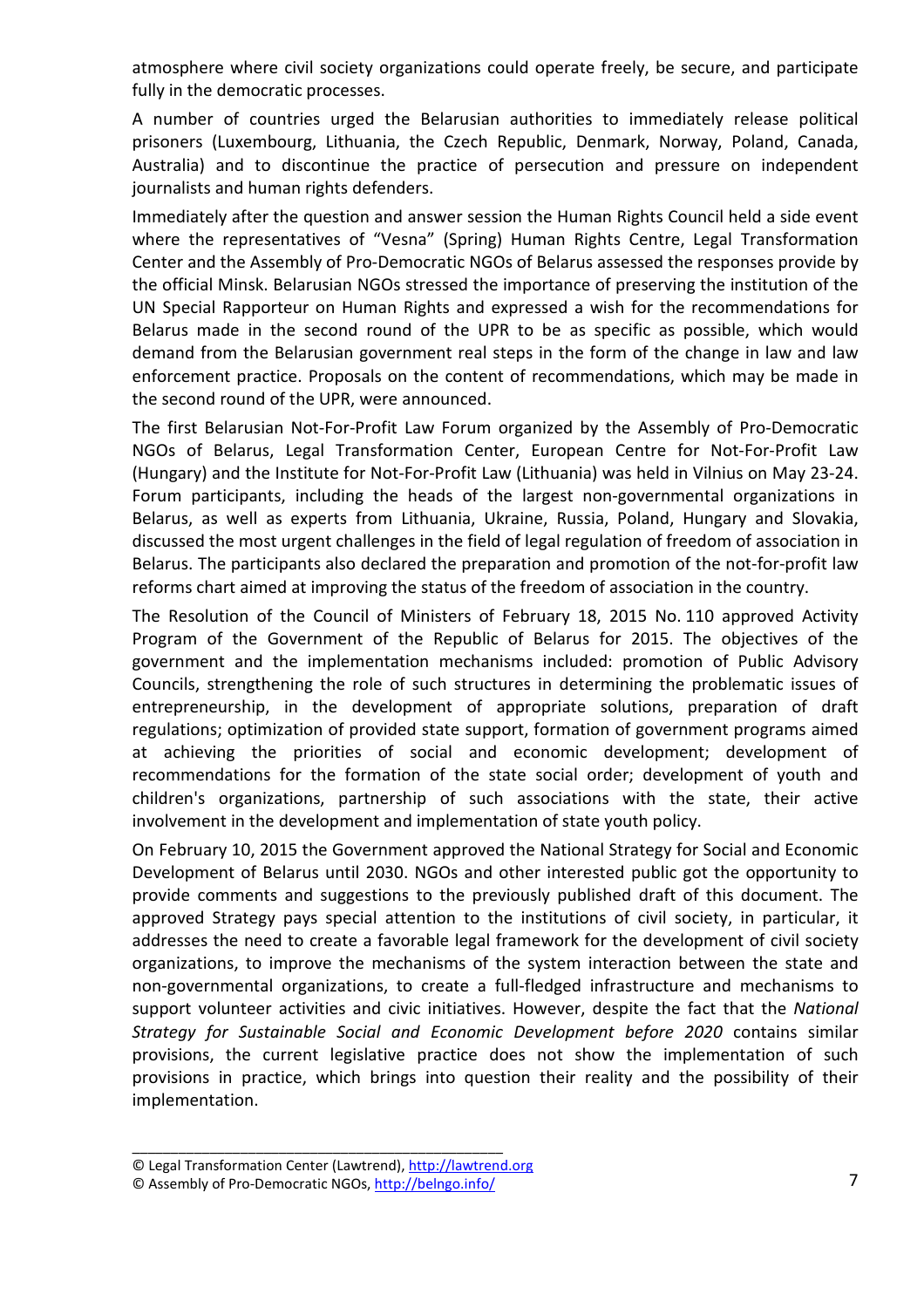## **NGOs Registration Statistics**

According to the Ministry of Justice, 106 new public associations were registered in Belarus in 2015, which in general corresponds to the average annual number of newly registered associations (including 1 international, 13 national, and 92 local public associations). Also, the bodies of justice registered 1 new union of public associations and 11 new foundations in 2015.

Totally, as of January 1, 2016, 15 political parties, 37 trade unions (33 republican trade union, 2,665 public associations (including 225 international, 716 national and 1,724 local), 34 unions (associations) of public associations, and 7 republican state and public associations have been registered in Belarus. 1,127 party organizations, 23,131 trade unions and 41,011 organizational structures of public associations have been registered.

In comparison with 2014, the total number of registered public associations increased by 2,7% (from 2,596 as of January 1, 2015 to 2,665 as of January 1, 2016).

164 foundations (15 international, 5 national and 144 local) have been registered in Belarus.

It should be noted that the increase in the number of foundations has been provided during recent years almost exclusively by registering namely local foundations: registration of international and national foundations is recorded 1-2 times per year and the total number thereof has remained almost unchanged.

|                                                                                         | 2003<br>30,<br>October | 2004<br>$\mathbf{r}$<br>January | 2005<br>$\mathbf{r}$<br>January | 2006<br>January 1, | 2007<br>$\vec{r}$<br><b>March</b> | 2008<br>I,<br>January | 2009<br>L,<br>January | 2010<br>$\mathbf{r}$<br><b>January</b> | 2011<br>$\mathbf{r}$<br>January | 2012<br>$\vec{r}$<br>January | 2013<br>L,<br>January | 2014<br>$\vec{r}$<br>January | 2015<br>$\vec{r}$<br>January | 2016<br>H,<br>January |
|-----------------------------------------------------------------------------------------|------------------------|---------------------------------|---------------------------------|--------------------|-----------------------------------|-----------------------|-----------------------|----------------------------------------|---------------------------------|------------------------------|-----------------------|------------------------------|------------------------------|-----------------------|
| Number of newly<br>registered public<br>associations (for the<br>previous year)         | 94                     | 155                             | 61                              | 85                 | 100                               | 94                    |                       | 94                                     | 134                             | 118                          | 111                   | 70                           | 86                           | 106                   |
| Totally registered public<br>associations in the<br>country as of the date<br>specified | 2248                   | 2214                            | 2259                            | 2247               | 2248                              | 2255                  | 2221                  | 2225                                   | 2325                            | 2402                         | 2477                  | 2521                         | 2596                         | 2665                  |

## *Increase of Public Associations in Belarus*

© Legal Transformation Center (Lawtrend), http://lawtrend.org

© Assembly of Pro-Democratic NGOs, http://belngo.info/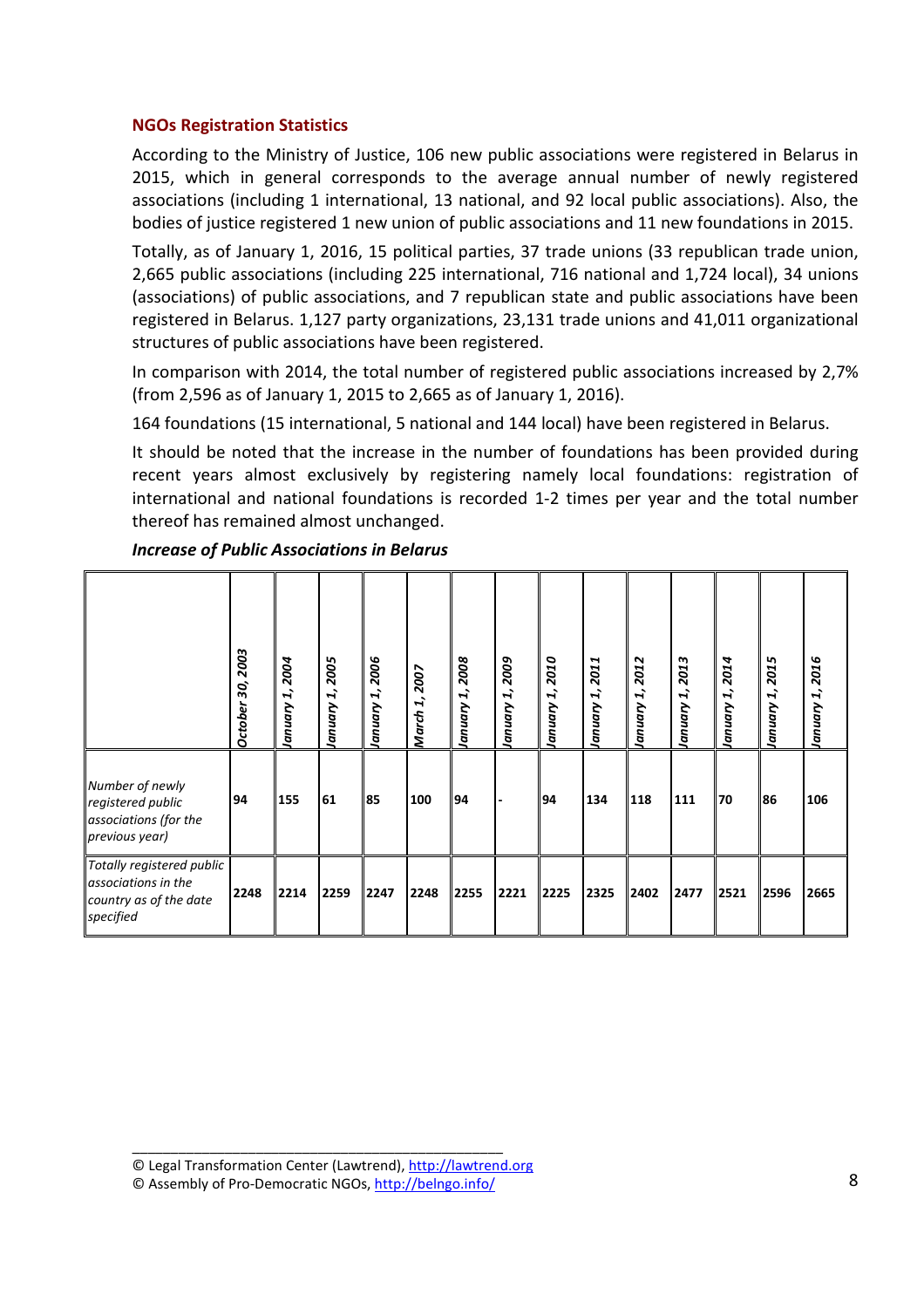|                                                                                 | January 1, 2008 | 2009<br>January 1, | January 1, 2010 | January 1, 2011 | 2012<br>January 1, | 2013<br>January 1, | January 1, 2014 | 2015<br>January 1, | 2016<br>January 1, |
|---------------------------------------------------------------------------------|-----------------|--------------------|-----------------|-----------------|--------------------|--------------------|-----------------|--------------------|--------------------|
| Number of newly<br>registered foundations<br>(for the previous year)            | 9               | 9                  | 8               | 14              | 21                 | 22                 | 11              | 11                 | 11                 |
| Totally registered<br>foundations in the<br>country as of the date<br>specified | 64              | 75                 | 84              | 99              | 119                | 139                | 145             | 155                | 164                |

The information on registered legal entities was removed from the website of the Ministry of Justice in spring 2015 in the process of reorganization of the website. The website of the Ministry of Justice still contains the section on registered public associations and their unions. However, it is not regularly updated and the information on some of the registered organizations cannot be found. Deleting of such information eliminates the possibility of a complete qualitative and quantitative analysis of registered NGOs.

## **Practice in Restrictions on Registration of Non-Profit Organizations**

The practice of unjustified refusals to register, including on the basis of minor deficiencies in the execution of the documents and claims for the presentation of a legal address as well as claims to the goals and objectives of NGOs, preserves.

In particular, in January 2015, the registration of Public Association "Family Crisis Center "Shag" (Step) was refused on the basis of claims to the documents evidencing the legal address.

The Supreme Court of Belarus considered on June 10-11 the complaint of the initiators of the human rights public association "Za Svobodnye Vybory" (For Fair Elections) to the refusal to register the organization. The Ministry of Justice has here times refused to register this association, which was created to promote fair election in Belarus and supervision over election campaigns: the first refusal was in 2011 and the second – in 2013.

The founders of the organization believe that the unwillingness of the Ministry of Justice to register the organization is politically motivated. The founders reject the formal reasons for the third refusal of registration as minor and easily correctable technical errors: a word "republican" was added in one place in the documents to the name of the association, indicating the territorial status of the organization. Also, not all the founders could accurately fully name the organization during the inspection of the Ministry of Justice although all of them confirmed their participation in its creation.

<sup>©</sup> Legal Transformation Center (Lawtrend), http://lawtrend.org

<sup>©</sup> Assembly of Pro-Democratic NGOs, http://belngo.info/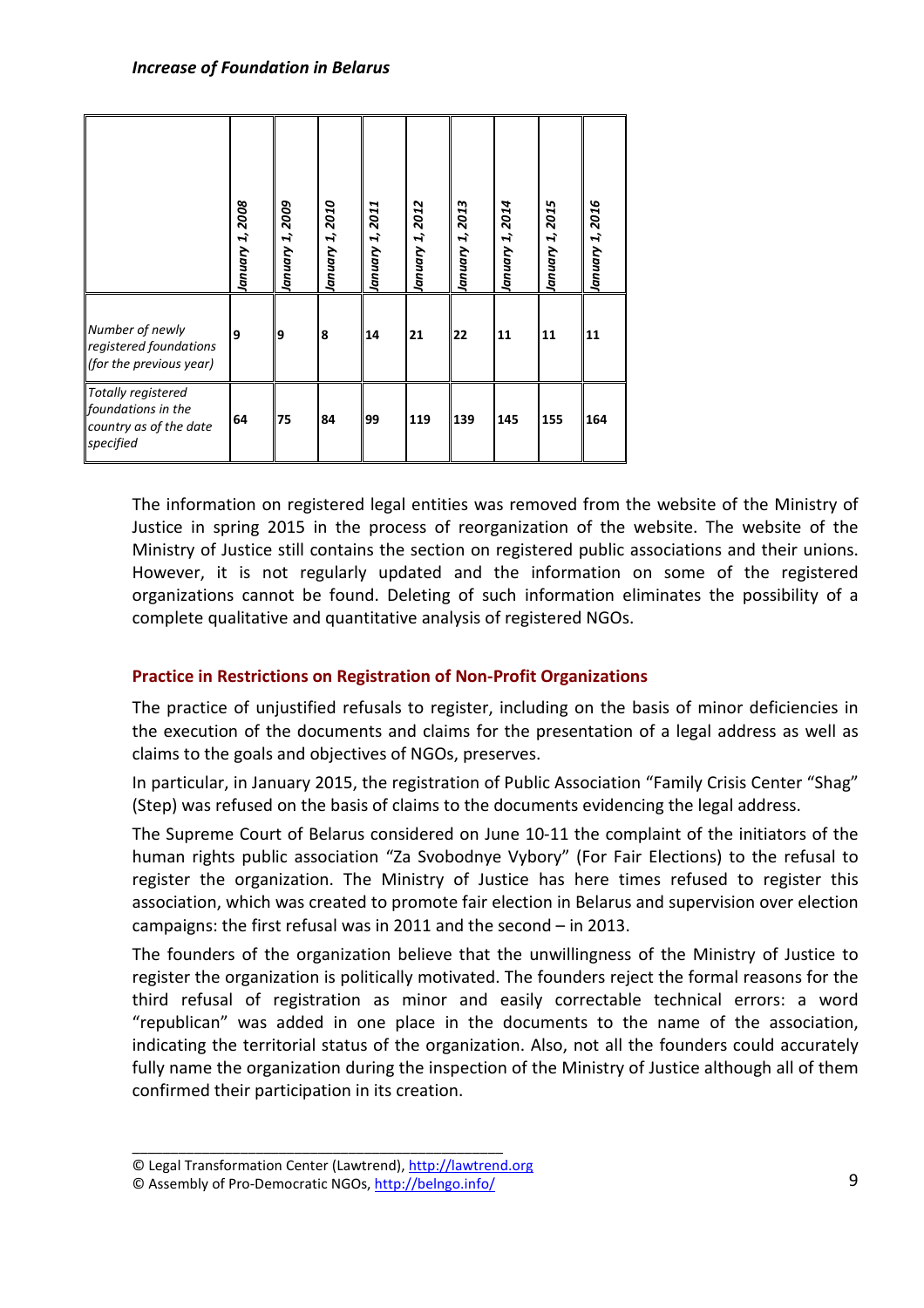The United Nations Human Rights Committee prepared its Communication of October 10, 2014 No. 2153/2012 in connection with the second refusal to register the association "Za Svobodnye Vybory" in 2013. According to the Communication, the Republic of Belarus violated the rights of citizens to association when it had not registered the organization in 2011, at their first attempt to get the status of a legal entity. However, the Supreme Court has once again (on June11, 2015) recognized the decision of the Ministry of Justice to refuse the registration of the association lawful and justified.

The above case of refusal to register the association "Za Svobodnye Vybory" illustrates numerous problems related to the freedom of creating associations in Belarus, i.e. organizations repeatedly and for a long time apply for registration, and refusal to register are based on minor and easily correctable technical violations or on the examination of the founders not stipulated by the law. Nevertheless, the courts do not cancel the decisions of registration authorities to refuse registration and the decisions of the UN Human Rights Committee related to the violations of freedom of association are not performed.

The Ministry of Justice refused to register the youth public association "Sovremenny Vzglyad" (Modern Viewpoint) during the monitoring. The decision to refuse was also made based on technical flaws: the list of founders does not include home phone numbers of two of them, and there is a mistake in the name of the street where one of the founders lives (80 let Oktyabrya street instead of 70 let Oktyabrya street). The Supreme Court dismissed the appeal against the refusal to register the association: the Supreme Court found the judgment of the Ministry of Justice legal.

On December 15, 2015, the Ministry of Justice for the fourth time refused to register the republican research and educational public association "Govori Pravdu" (Tell the Truth). The grounds for refusal was the lack of the head's signature on the list of the founders and on the list of the association's management and auditing body.

On December 31, Main Administrating of Justice of the Grodno Region Executive Committee refused to register the social and educational public association "Movement of Mothers 328". In November 2015, Main Administrating of Justice of Minsk City Executive Committee refused to register the cultural and educational public association "Novaya Alternativa" (New Alternative). In these two cases, the judicial authorities introduced a dangerous practice that could potentially become a serious threat to the creation of new voluntary associations of any kind: the basis for refusal in registration was the indication in the Charter of the two organizations the subject of their activities and tasks falling beyond the activity specified in the Charter. Main Administrating of Justice of the Grodno Region Executive Committee indicated the presence of charitable activities among the objectives of the SEPA "Movement of Mothers 328" in addition to the social and education activity specified in the name of the association as a basis for refusal of registration. Main Administrating of Justice of Minsk City Executive Committee pointed out the fact that the name of CEPA "Novaya Alternativa" does not meet one of the objectives of the created public associations ("promotion of civil society creation and the law-ground state on the basis of a free market, priority of human rights, universal values, and pluralism in all areas of the development of society") and one of its objectives ("to promote the creation of conditions for the participation of citizens in the scientific, humanitarian, educational activities, environmental protection events and animal life protection, as well as in other public activities") as the grounds for refusal in registration. Minsk City Court decision acknowledged the refusal to register CEPA "Novaya Alternativa" justified.

<sup>©</sup> Legal Transformation Center (Lawtrend), http://lawtrend.org

<sup>©</sup> Assembly of Pro-Democratic NGOs, http://belngo.info/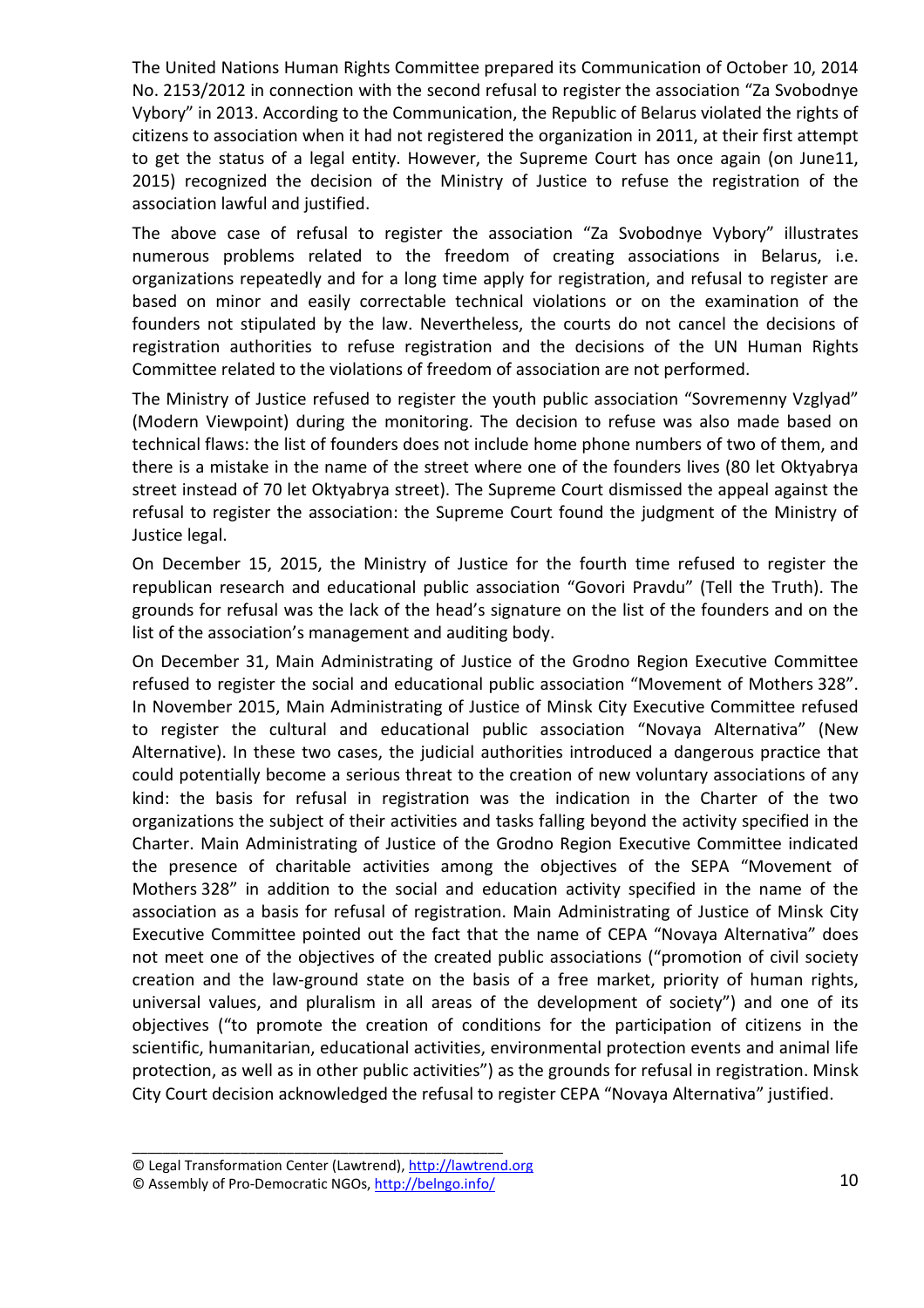The organizing committee for the creation of a new political party "Belarusian Christian Democracy" reported difficulties in finding the premises for another founding congress of the organization in May - June. Nevertheless, the congress was held on June 13 and the party is now preparing the documents for registration for the fifth time. The Ministry of Justice once again decided to refuse the registration of the party on August 14. In December 2015, the initiators of the BCD submitted the documents for registration for the sixth time. No new political parties have been registered in Belarus since 2000, even though various groups have tried to establish them for over 15 times.

Common unjustified refusals to register new NGOs contribute to the trend of registration of NGOs in the form of institutions, i. e. non-profit organizations established by a single owner. Due to the relatively simple registration procedure (similar to the registration of commercial organizations), this form of NGOs is becoming increasingly popular for newly created organizations. However, a number of activities (for example, representing its members in court, protection of their rights and legitimate interests in the state bodies, nomination of representatives to any election committees or observers at elections) are not within the scope of activities of NGOs established in the form of institution.

## **Prosecution of Unregistered Organizations**

The threat of criminal liability for the activities of an unregistered organization remains one of the most significant restrictions of freedom in Belarus. According to Article 193<sup>1</sup> of the Criminal Code, the organization of activities or participation in the activities of a political party, another public association, religious organization or foundation, for which there is a valid decision of the authorized state body on their liquidation or suspension of activities, as well as the organization of activities or participation in the activities of a political party, another public association, religious organization or foundation that have not passed the established state registration procedure is punished by a fine, or arrest, or imprisonment for up to two years.

The police made searches in the houses of the pastor of "Preobrazhenie" (Transfiguration) Church, Mr. Sergey Nikolaenko, and the deacon of the same Church, Mr. Alexandr Chuev, in Gomel in early July. They confiscated a seal and a number of documents. According to the above named persons, they are being examined under Article 193<sup>1</sup> of the Criminal Code for the activities as members of an unregistered organization.

The order on the inspection of property signed by the Prosecutor of Gomel, Mr. Zaytsev, stated that Messrs. Sergey Nikolaenko and Alexander Chueva "illegally keep religious literature or literature containing the information that infringe the rights, freedoms and legitimate interests of citizens or can impede the citizens' performance of their state, public, and family duties, as well as the constituent documents of the above-mentioned unregistered organization, registers of its members, schedule of events, reports of events and meetings, financial reports, seals, etc." On June 19, the judge of Gomel Central District, Mr. Victor Kazachok, fined the pastor of "Preobrazhenie" (Transfiguration) Church, Mr. Sergey Nikolaenko, for 3.6 million rubles for holding a church service in a rented premise. The court found the service held by the officially registered religious community to be an unauthorized mass event as it was not approved by the District Administration. "Preobrazhenie" (Transfiguration) Church has been duly registered in Gomel since 2004. It was re-registered in 2012. The community signed a lease agreement for the premises for church services in March 2015.

<sup>©</sup> Legal Transformation Center (Lawtrend), http://lawtrend.org

<sup>©</sup> Assembly of Pro-Democratic NGOs, http://belngo.info/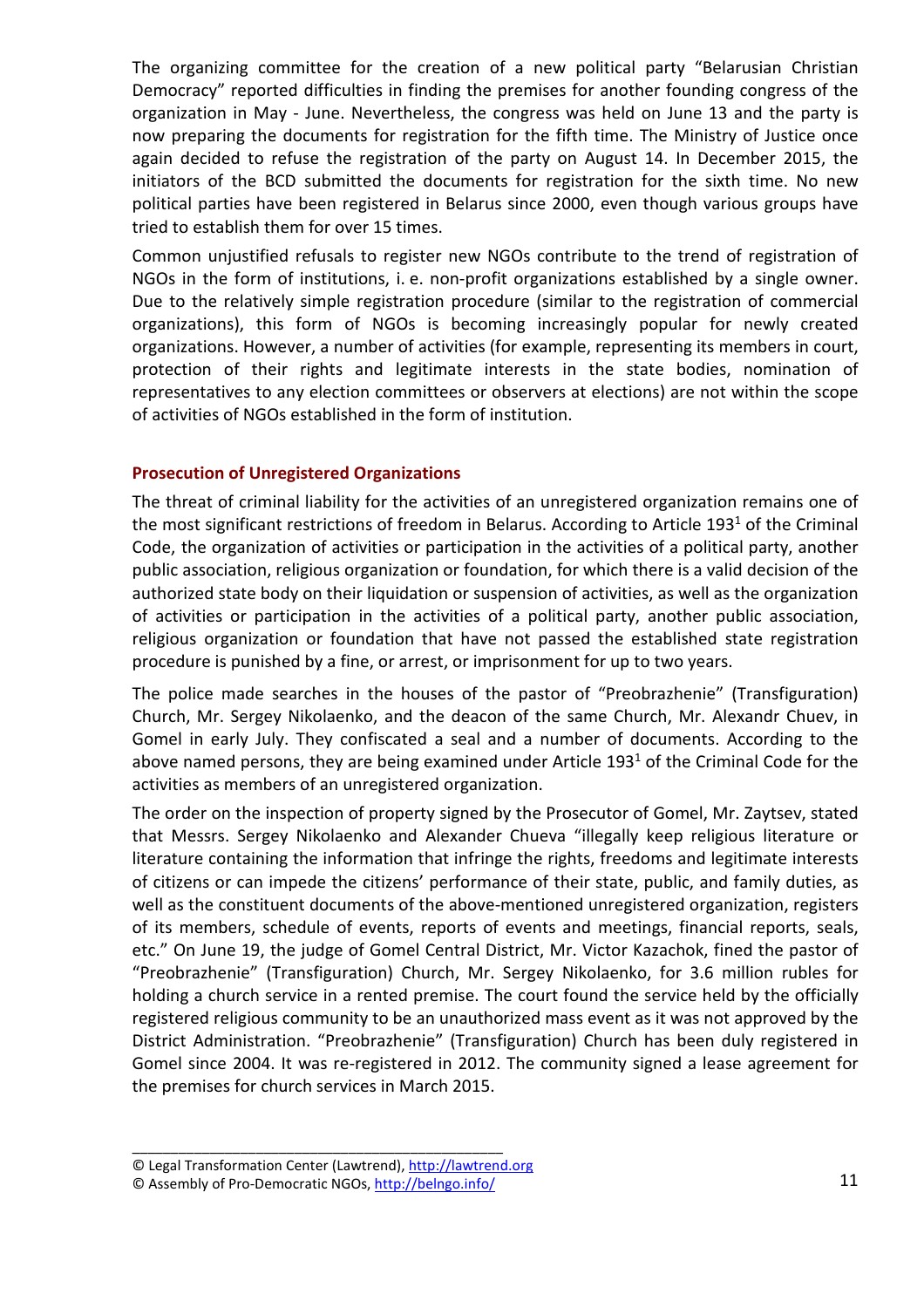Gomel City Prosecutor's Office Gomel issued in July an official prosecutor's warning to Mr. Sergey Nikolaenko on the impermissibility of the activity of an unregistered religious organization - the Church of Christ the Savior $^{11}$ .

## **Limitations and Obstacles to Activities of Civil Society Organizations**

In January, Ms. Elena Tonkacheva, the Chair of the Board of the Legal Transformation Center, tried to judicially challenge the decision of the Internal Affairs Department of Piershamaiski District of Minsk of November 5, 2014 on her expulsion from Belarus and the ban to entry into the country for three years. The trial lasted three days. As a result, on January 13, Ms. Natalia Petukh, the Judge of Pershamaiski District Court dismissed the human rights activists' complaint. The grounds for the human rights activist's expulsion were the facts of minor speeding of the car owned by Ms. Tonkacheva recorded by video cameras. However, the Court has not established the fact of the activist's driving<sup>12</sup>. On February 19, Minsk City Court dismissed the appeal of Elena Tonkacheva against the decision of Pershamaiski District Court. It was the final court to appeal the decisions of the Citizenship and Migration Body of the Ministry of Internal Affairs on the expulsion of the human rights activist from the country. Ms. Elena Tonkacheva left the territory of Belarus on February 21.

In March 2015, the computers of Mr. Igor Borisov, the Editor-in-Chief of e-media "NASH Mahiliou" (OUR Mahiliou) were seized within the inspection under the application on bringing to responsibility of the author of one of the articles published by the medium. Three computers were seized in the office of local human rights defenders who visited Borisov. All computers have been examined thus allowing finding the content of the documents on their hard drive. The list of words specified for the search of documents suggests that the true purpose of seizure of computers was to obtain information about the activities of "Viasna" (Spring) human rights center.

In March, Mogilev Regional Court considered the claim of the Main Administration of Justice of the Mogilev Region Executive Committee to one of the few registered in the country of the regional human rights organizations - the public association "Mogilev Human Rights Center", which was founded in 1998. The basis for a claim for liquidation was the problems of the public association with the legal address. According to the organizations, businessmen from whom they rent, are constantly faced with pressure from the security services, and therefore in violation of earlier agreements deny the organization in rent. It should be noted that in 2014 the registration authority filed a lawsuit to suspend the activities of the Mogilev Human Rights Center because of problems with the legal address. At this time, as in 2014, human rights defenders at the last minute managed to find a suitable room and even during the trial in the judicial authorities to apply for registration of a new legal address. In this regard, the statement of claim on liquidation has been withdrawn.

In December 2015, Mogilev Regional Court considered the appeal of the Mogilev charitable public association "Otklik" (Response) to the decision to refuse the registration of changes to the association's Charter in connection with the change of legal address. The Administration of Justice of the Mogilev Region Executive Committee refused to register the changes to the Charter due to the fact that, according to the Administration of Justice, two public associations

\_\_\_\_\_\_\_\_\_\_\_\_\_\_\_\_\_\_\_\_\_\_\_\_\_\_\_\_\_\_\_\_\_\_\_\_\_\_\_\_\_\_\_\_\_\_\_\_

 $\overline{a}$ 

<sup>&</sup>lt;sup>11</sup> Гомельская пракуратура папярэдзіла пастара Нікалаенку http://gomelspring.org/be/news/4078

<sup>12</sup> http://www.lawtrend.org/expulsion/spravochnaya-informatsiya-o-vysylke-eleny-tonkachevoj-iz-respublikibelarus-ot-17-11-2014

<sup>©</sup> Legal Transformation Center (Lawtrend), http://lawtrend.org

<sup>©</sup> Assembly of Pro-Democratic NGOs, http://belngo.info/